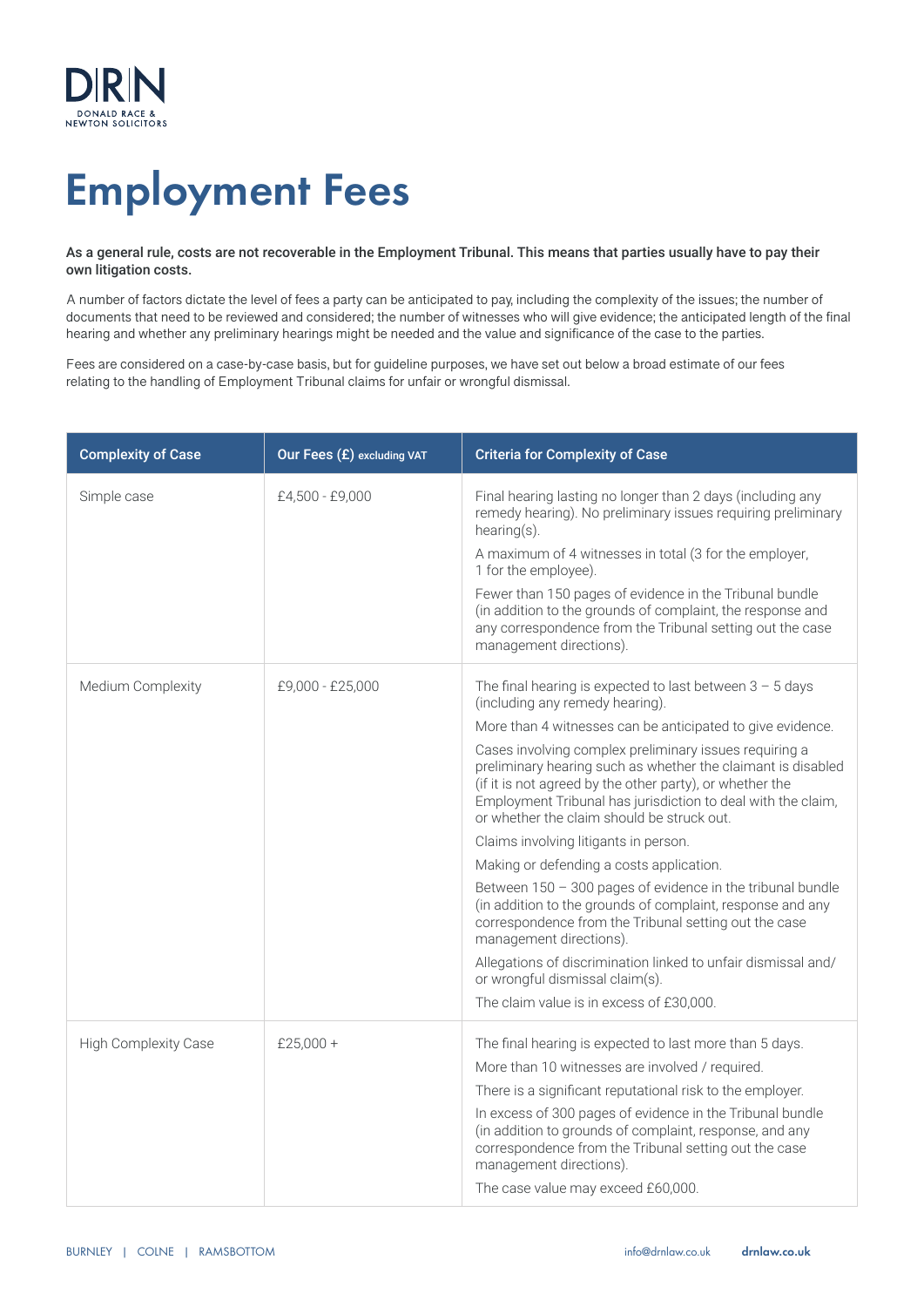#### What is included?

The fees set out above can be anticipated to cover all of the work in relation to the following key stages of a claim:

- Taking initial instructions, reviewing relevant papers and advising on the merits and likely compensation award that is to be made by the Tribunal (the merits and anticipated judgment award will be regularly reviewed through the course of the matter);
- Entering into pre-claim conciliation where there is a mandatory requirement to explore whether settlement can be achieved;
- Preparing the claim or the response;
- Reviewing and advising on the claim or the response from the opponent;
- Exploring and negotiating settlement throughout the process;
- Preparing and considering schedules of loss;
- Preparing for (and attending) a preliminary hearing;
- Obtaining and reviewing the client's disclosable documents, exchanging the documents with the other party and reviewing the opponent's disclosed documents;
- Agreeing trial bundles and preparing them (if required);
- Taking witness statements, drafting statements and agreeing their content with witnesses;
- Reviewing and advising on the opponent's witness statements;
- Agreeing, drafting and preparing a list of issues, chronology and/or cast list (if required);
- Preparation and attendance at the final hearing, including instructions to Counsel.

As not all of the above stages may be required in the course of a matter, the fees charged will vary according to the extent of work undertaken. Some clients may prefer to only utilise our services for certain stages of a matter, and if we agree to work on that basis, our charges will be adjusted accordingly.

#### Additional disbursements

In addition to the fees that we charge, you can also expect to pay additional costs known as disbursements. Disbursements are costs related to your matter that are additional to our fees, such as travel or accommodation costs or costs payable to third parties, such as barristers or experts (if required).

In an Employment Tribunal claim, the most usual disbursement tends to be the fees charged by a barrister. Barristers tend to charge fixed fees for attending and preparing for hearings or advice meetings (conferences), or for preparing written opinions or draft statements of a case. Barrister's fees can broadly be anticipated at an hourly rate range of £150 - £400 plus VAT, dependent on the level of experience. We will endeavour to agree such fees in advance of a barrister's instruction and would normally ask you to make a payment on account of their fees in advance of the instruction being confirmed.

#### How long will the case take?

The length of time a case generally takes, from initial instructions being obtained to the final resolution, largely depends on the stage at which a case is resolved and its complexity (see above). As a very broad guideline, if settlement is reached during \ pre-claim conciliation, the case is likely to take on average between  $6 - 8$  weeks.

If the claim proceeds to a final hearing, it will be scheduled on a date fixed by the Tribunal, often having regard to all parties' availability and the Tribunal's resources. As a very general rule, we normally work on the basis that a simple case can be expected to be heard within 6 to 12 months of our instruction. More complex cases are more difficult to predict, but on a very broad brush basis, can be anticipated to resolve in around 12 – 24 months from instruction.

We do, of course, give more accurate assessments on timescales as a case progresses and as more information is obtained.